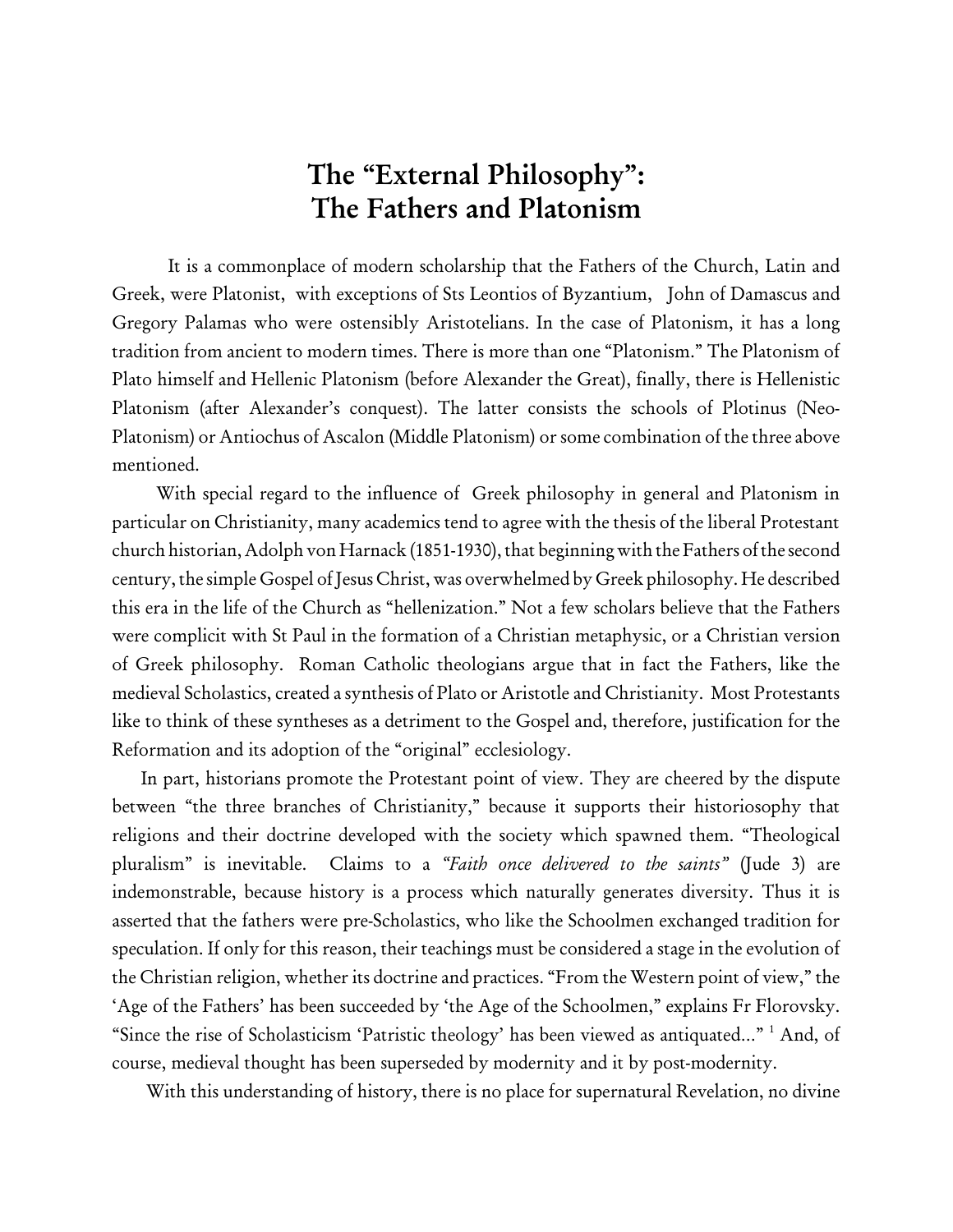inspiration with the clear implication that the Fathers were no more than dedicated religious writers. In the preface to the first volume of his *The Philosophy of the Church Fathers* (Harvard, 1956), Professor H. A. Wolfson introduced his understanding of history as something How then can the theology and philosophy of the Fathers be explained, save in wholly historical terms? The facts show that their thinking was drawn, in part, from Judaism, in part from Hellenism. The former, generally their favourite, gave the Fathers the tools for the construction of a Christian world-view. They took the religious philosophy of the Jew, Philo of Alexandria, as their guide. In other words, Wolfson subsumed patristic doctrine under "the categories of philosophy and myth." **2**

Rejecting Wolfson's opinion (and bias), we let the Fathers speak for themselves. Listen to St Hilary of Poitiers. He quotes St Paul, *"Take heed lest any man spoil you through philosophy"* (Col.2:8). To which he adds: "Therefore we must be on our guard against philosophy, and the methods which rest upon the traditions of men which we must not so much avoid as refute. Any concessions we make implies not only that we have been out-argued, but that we are confused. It is right that we ---who declare that Christ is the Power and Wisdom of God ---should not flee from the doctrines of men, but rather should overthrow them. It behooves those who proclaim Christ to the world, to face the irreverent and faulty teachings of the men with the knowledge imparted by the Wise and Omnipotent God. As the blessed Apostle says (2 Cor. 10:4-5), *'For our weapons are not carnal but divine power for the casting down of strongholds, destroying the reasoning (logismous) and every high thing which exalts itself against the knowledge (gnoseos) of God'*" (*De Trin*. II, 20).

## **2.**

Before taking St Hilary's advice, we must answer a question implicit to the argument of this paper: *Who is a Church Father*? Too many historians presume to label every Christian writer a "father" (*pater*). In the early Church, there were many would-be theologians calling themselves "Christian." They are better called "ecclesiastical writers," such as Tatian, Origen and Clement of Alexandria,, Tertullian, Novatian, Didymus the Blind, Eusebius of Caesarea, Theodore of Mopsuestia, Lactantius, Augustine, Pelagius, etc. They have left us insightful discourses, sermons, biblical commentaries, but they have no place on the patristic roll. If they did not publicly apostatize, they were condemned by an ecumenical Council, or attacked by the Fathers. They,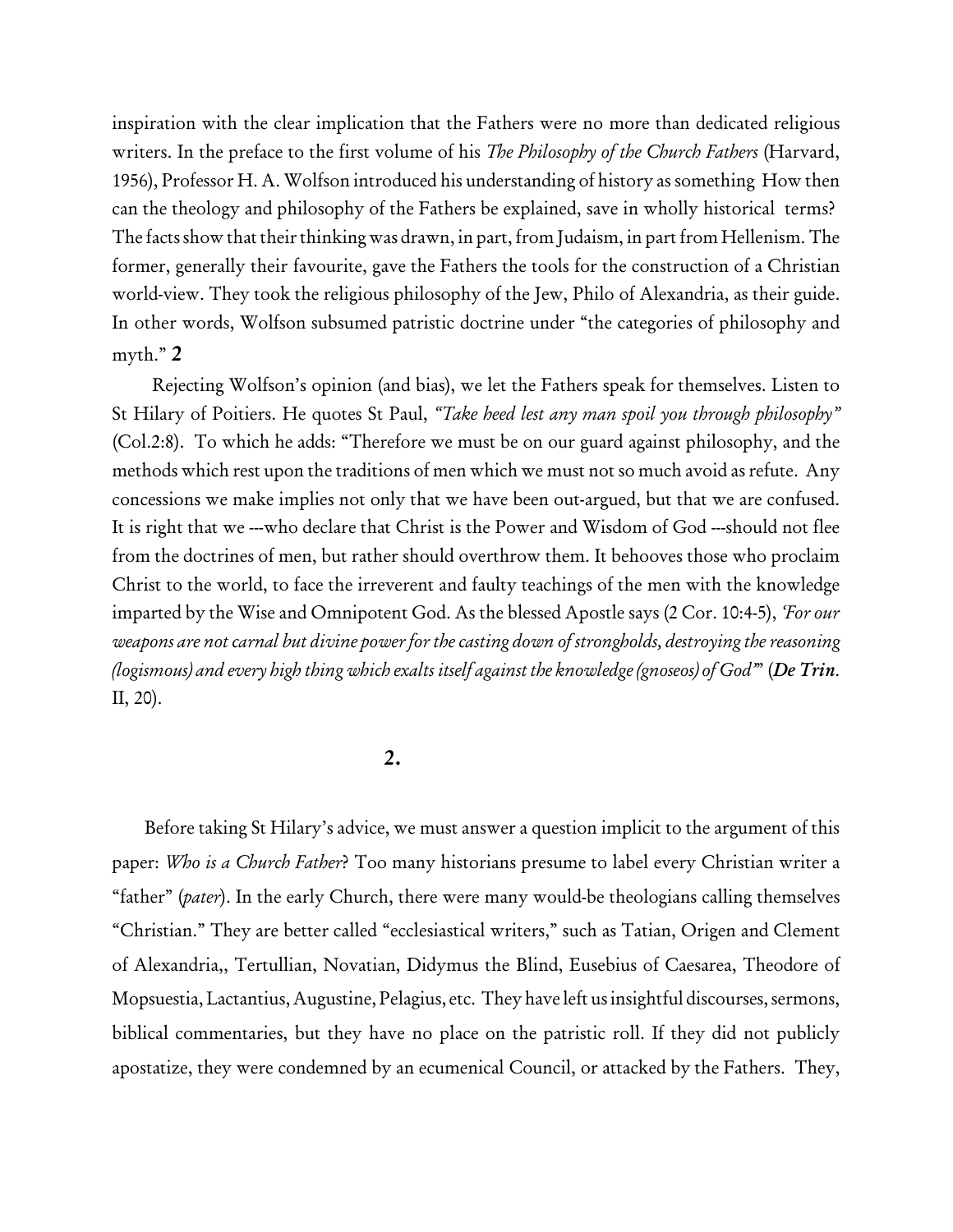indeed, were seduced by Hellenism. According to St Hippolytus' *Philosophoumena,* it was precisely Greek philosophy that lurks behind every heresy.

St Gregory the Theologian points out that the patristic *theologia (*contemplation of God, Trinity) and *philosophia* (reflections on the divine Economy, Incarnation) appropriated "principles of inquiry and contemplation from secular literature while repudiating its idolatry" (*Ora*. XLIII, 11 PG 36 508C). The language and concepts borrowed from "the external philosophy" had no other purpose save than to formulate Christian teachings as a sign against heresy and as a means of communicating the Gospel.

To cite St Hilary of Poitiers once more, "But the errors of heretics and blasphemers force us to deal with unlawful matters, to scale perilous heights, to speak unutterable words, to trespass on forbidden ground. Faith ought in silence to fulfil the commandments, worshipping the Father, reverencing with the Son, abounding in the Holy Spirit; and we must strain the poor resources of our language to express thoughts too great for words. The error of others compels us to err in daring to embody in human terms truths which ought to be hidden in the silent veneration of the heart" (*De Trin*. II, 2 PL 10 51). The words of St Hilary echo a flagrant distrust of Greek philosophy. Not only is it a source of mischief, but it is fundamentally different from Christianity both in spirit and inspiration.

According to St Gregory the Theologian, St Athanasius' attitude towards "the external philosophy" was also highly critical. He excoriated Origen and Arius for their infatuation with "Greek wisdom" (*Vita. Ant*., 78 PG 26 925B). Not only was it the source of idolatry and heresy, he said, but it was impotent to produce holiness or happiness; it had no ability to cure and convert human nature (*ib*. 80 925B). Nevertheless, said Gregory, he acquainted himself with "the external philosophy" that "he might not be utterly unskilled in such subjects or ignorant of matters which he had determined to despise" (*Ora* XXI, 6). He wanted nothing from it. Athanasius declared that he was dedicated to "the study of the Apostles and the tradition of the Fathers, as confirmed both in the New and Old Testaments' (*Ep. LX ad Adelph*., 6).

By virtue of their holiness and wisdom, the Fathers are honoured by the Orthodox Church as having greater authority than an Ecumenical Council, "not to refute their decisions --- God forbid! --- but rather to show how much they were revered by the Councils…Indeed, the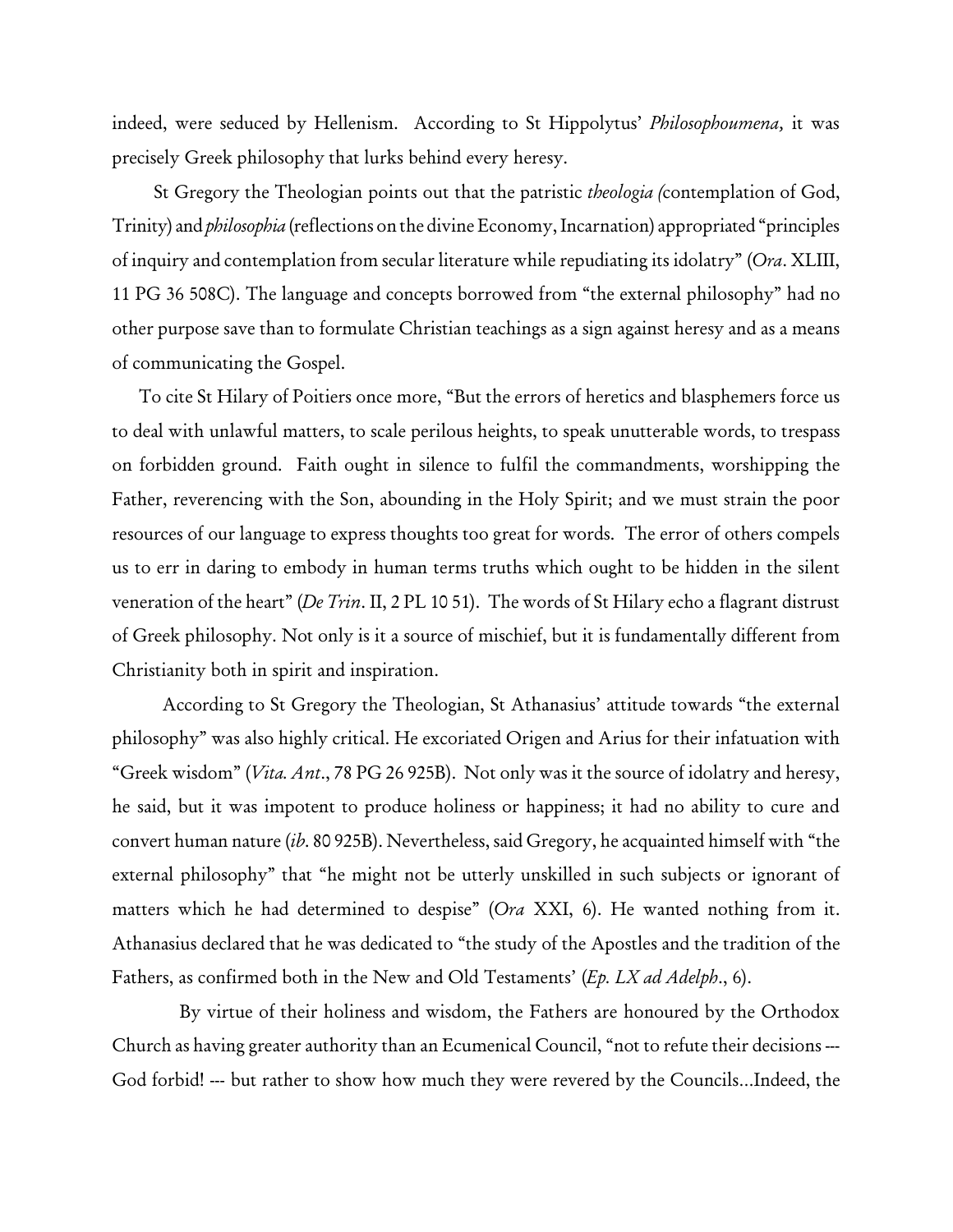Ecumenical Councils relied on the holy and wise Fathers" (Neophytus Kafsokalyvitis). They were the supreme exegetes of the Scriptures. In the words of St Cyril of Alexandria, "…the Fathers themselves have spoken, having set forth the standard ofthe blameless Faith, since the Holy Spirit taught them the truth; for, according to the words of the Saviour (Matt. 20:20), it was not they who spoke but the Spirit of God the Father Who speaks through them" (*Ep*. I, 10). No wonder St Leo the Great exclaimed that "any practice contrary to the tradition of the Fathers is reprehensible" (*Ep. Ad Episc*. III, V, 6). The Archbishop of Rome refers to them as "the divinely inspired Fathers" (*Ep. Ad Episc. Maur*. XII, 10).

This reverence for the Fathers is also reflected in the liturgical music of St Romanus the Melode. "Preserving the kerygma of the Church and the dogmas of the Fathers," she chants, "the Church has sealed the one faith and wearing the tunic of truth, she shapes rightly the brocade of heavenly theology and praises the great mystery of piety."<sup>3</sup> On the Sunday of the Holy Fathers, she proclaims, "Blessed art Thou, O Lord, Who has established our holy Fathers as luminous stars upon the earth, and through them Thou didst guide us all to the truth Faith, O most Merciful One, glory to Thee" (*Kontakion,* Plagal of the Fourth Tone). The Church calls upon her children not to trespass the "landmarks" of the religious orthodoxy set by the Fathers.

The Fathers are members of the Church, baptized and nurtured by her. Their orthodoxy and sanctity is the orthodoxy and sanctity of the Church. Guided by the Holy Spirit, they do not contradict one another. Unlike Latin medieval theologians, they did not beseech Him to consecrate their private speculation. Their life and faith abolishes the accusation that they were imitators of Plato. But this is only the first reason to deny that they were Platonists. The rathers took no principles from Plato or the Platonists; they only took advantage of the craft of logic and communication. The Fathers had a radically different understanding of life, of religion, of destiny, of "wisdom" than the Greeks. .

The attitude of the Fathers towards pagan literature is central to any conclusions reached about their attraction to Platonism. To not a few has it been confusing because, on the one hand,

 <sup>3.</sup>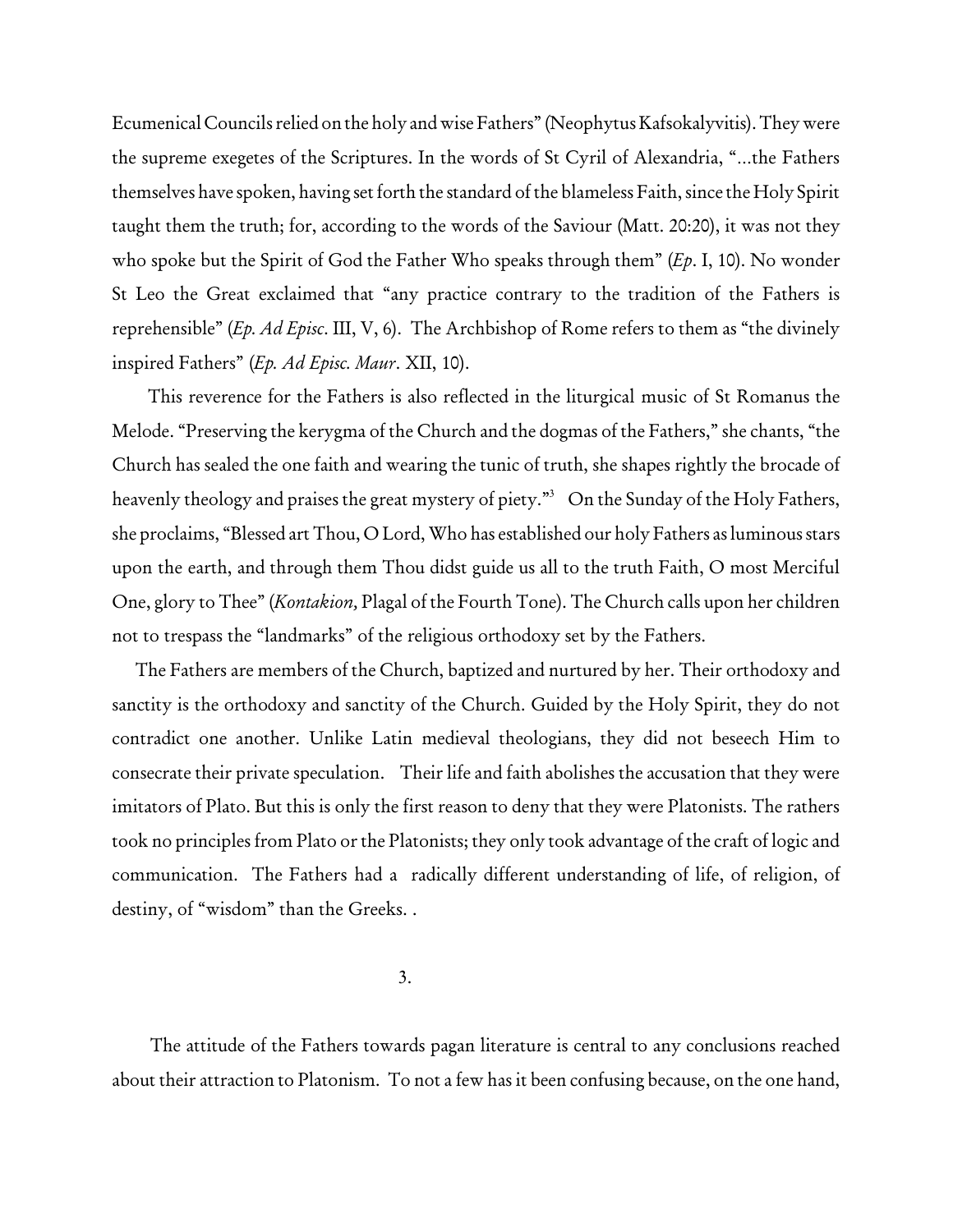they were utterly contemptuous of "Greek wisdom" while, on the other, they did not hesitate to cite the the Greeks, or to borrow its language and vocabulary, even modes of argument and method.

E. Amand de Medietta took St Basil the Great as an example of the hostility displayed by the Fathers towards Hellenism. He required Christians to refrain from useless research and curiosity about pagan literature, especially the works of the philosophers. "Basil did not shrink from repeating almost *ad nauseam* the traditional but not very fair arguments of the early Christian theologians against Greek philosophy," writes de Medietta. "The arguments of the mutual contradiction between philosophers and their systems and opinions." St Basil personally admired Greek culture while at the same time castigating it.<sup>4</sup>

 The author's consternation might have disappeared if he had approached St Basil and "the other early Christian theologians" without his post-patristic Western mind-set; and if he had not imposed upon them the same intellectual problems that have for so long burdened Western philosophy and historiography. He also failed to distinguish between Greek culture as such and Greek culture as "preparation for the Gospel" --- *preparatio evangelica*. The Fathers took from the latter "elements" which had been planted in its culture by the pre-Incarnate Word. They, of course, rejected those aspects of the Greek philosophy which promised idolatry, meaning its principles and perspective. For example, the fathers refuted the Greek teachings of dualism of body and soul and its concept of Fate, yet rescued from the works of Aristotle such words as *homoousios*, and used it to explicate the commonality in the Persons *(hypostases)* of the Trinity: three Persons (*hypostases*) with the same Essence.

De Medietta also should have read St Basil's famous *Address to the Young Concerning Worldly Study* more carefully in which he expressed his views on the "external" or "the foreign philosophy" (*he exothen philosophia, externa sapientia)* and its value to Christian Faith. The holy Scriptures, he said, are central to the Christian life, "teaching us mystical things," "sacred and mystical culture" (*di' aporretownhemas apokoumetha paideumaton*), proclaiming Christian's truths unknown to the world (*Ad Adol. de Leg. Gentil.* II, 6-8). Yet, rightly understood "worldly study" contributes to our "knowledge" of God. Thus, Moses, that illustrious man whose name for wisdom is greatest among all men, first trained his mind in the learning (*mathema*) of the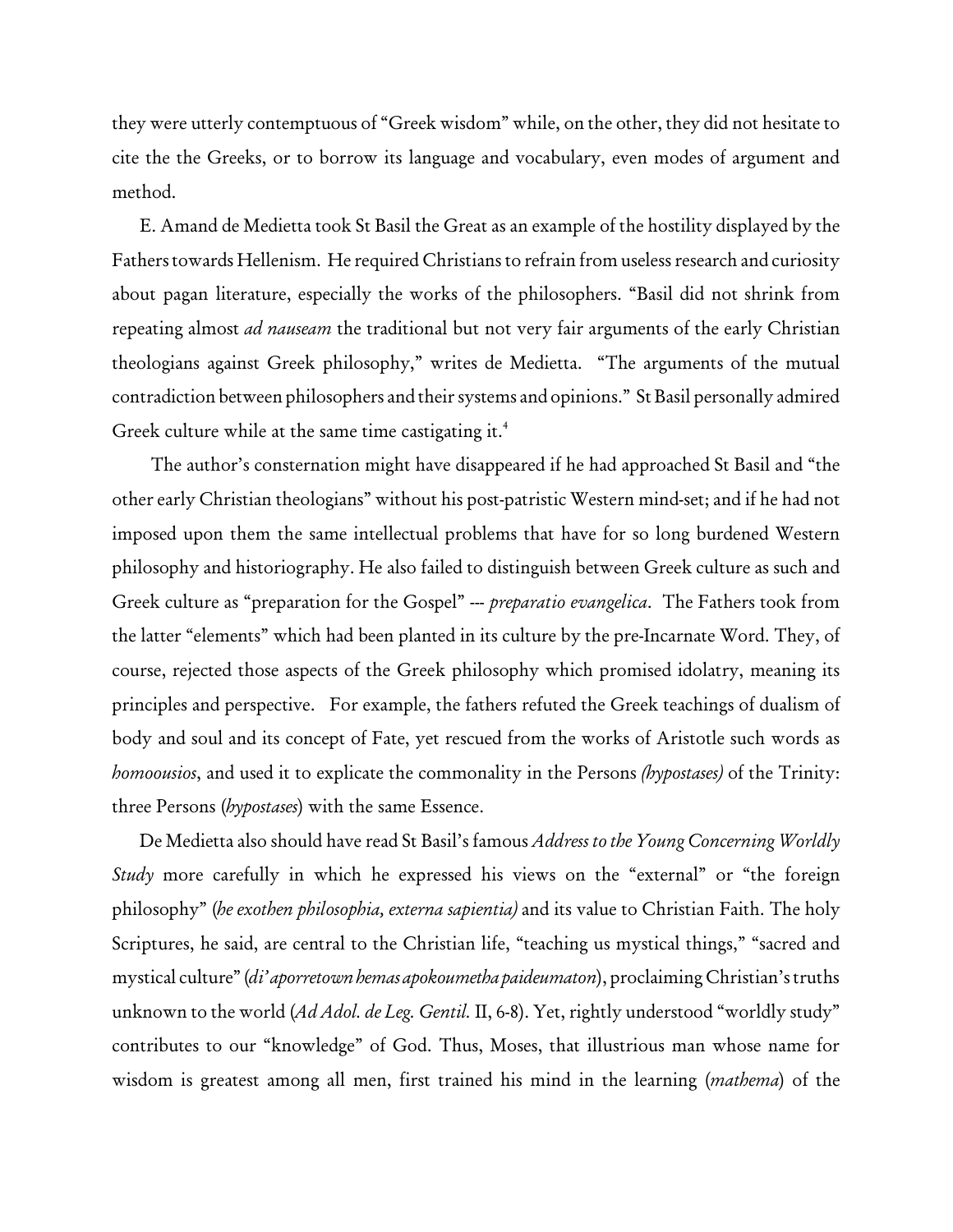Egyptians and then proceeded to the contemplation of Him Who is; and, like him, although later, the wise Daniel in Babylonia initially acquired the wisdom of the Chaldeans and then applied himself to the divine teachings."

"Yet, my children we do not conceive this human life to be the object of our ultimate concern nor do we consider it to be of value if it contributes only to the present life," Basil concludes. He advised his students that they must imitate the bee, taking only the honey and leaving the rest of the flower as "snares by the devil." It follows that not everyone should read of Plato, etc., but only those with the power of discernment. His faith must be strong and, in most cases, he should be sufficiently schooled in Christian doctrine to resist those "snares" while extracting from secular literature ideas and values supportive of our spiritual aims. In most cases, however, the profit is not worth the risk, and, in fact, "the external philosophy" has been rendered superfluous by "the truth of the Gospel which has been enfranchised in the *oikoumene*..." (*Hom. In Ps*. XXXIII, 7 PG 29 341A; cf. St Paulinus of Nola, *Ep. XVI ad Jov*. PL 61 227C-234B).

St John Chrysostom has more to say about the futility of "Greek wisdom." St Paul, he says, held their wisdom up to ridicule when he discoursed on Romans 1:2 **"***they became vain in their reasoning and their foolish hearts were darkened."*

"They wanted more than the true God, but they could not agree on who He is; and therefore Aristotle rose up against Plato and the Stoics against the rest. We should not marvel so much about their wisdom as turn away from them indignantly and ruefully, because through this very thing they became fools. For had they not trusted in their reasoning and syllogisms, and sophistries, they would not have suffered as the reward for their deviance. They have continued in their idolatry and have not found the truth."

"Instead of recognizing Him as their Creator and Providence," he added, "they attributed what is His glory 'to images made in the likeness of corruptible men…' What has this to do with philosophers? It is they who opened the mind of men to the machinations of the devil, who turned them to dishonour, godlessness and perversion; that is, God let the devil have his way with them…He had given them reason to understand what was needful, but none of those abilities did they use to find salvation, but having perverted it turned what they had received into the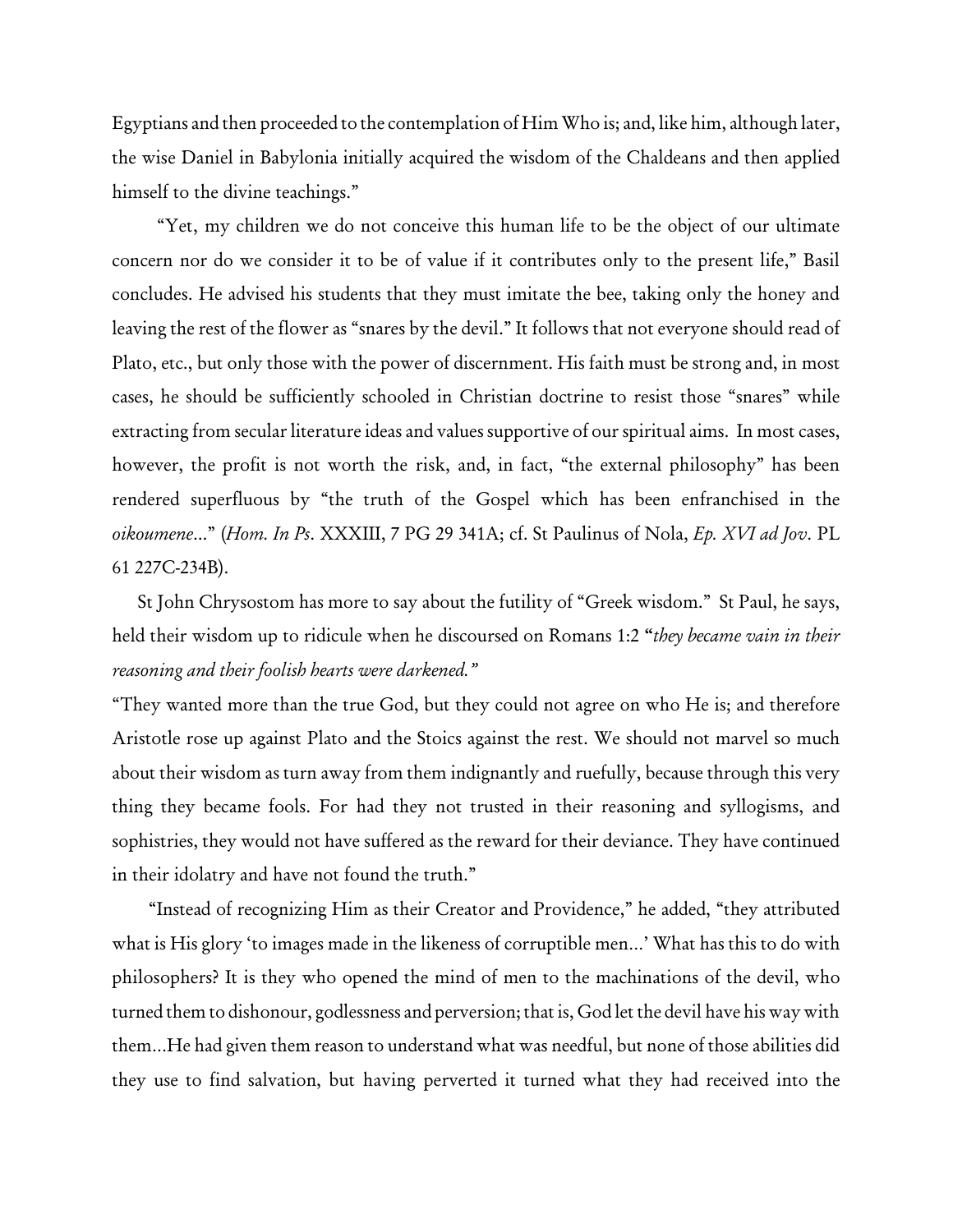opposite" (*Comm. On Romans* III, 1, 2).

In his *Commentary on the Acts of the Apostles*(IV, 3-4), John continues his attack upon Greek philosophers, "the pride of Hellas." "Christ," he said, "changed the world while the savants of the Academy and Lyceum have failed to keep their pledge to bring virtue and happiness. Where now is the pride of Hellas," he mocks. "Where the glory of Athens? Where the inept drivel of the philosophers... Their souls (Plato and Pythagoras) were much less 'philosophical' than the soul of St Peter…" To the Antiochians, he declares, "Let the Greeks be ashamed and let them hide their heads and creep away on account of their lamentable philosophers and the wretched folly they parade as wisdom." "Greek philosophers move among men able to teach their doctrine to only a few…while the Disciples of Christ, fisherman, publicans, tent-makers have spread the Truth throughout the *oikoumene.*. " (*Hom. De Stat*. XIX, 2 PG 49 190).

Furthermore, there is something in the fidelity of the fathers to the Christian faith and their opposition to Hellenism that are rarely highlighted by patrologies. I refer to the fact that Fathers were generally monks, that is, practitioners of "the highest philosophy," to borrow St John Chrysostom's expression. "Purity of heart" and "dispassion" (*apatheia*) are more easily achieved in the monastery and desert; and these things are essential to the contemplation and knowledge of God and things spiritual. Theology is not an intellectual, but an existential pursuit. There is no transcendence without prayer and fasting.

 Finally, they were commonly bishops, who are the teachers or doctors of the Faith and, of course, presidents of the Eucharist. It is not an exaggeration to say that the Mysteries or Sacraments are necessary for the acquisition of their goal: "eternal life," or, in the words of the Apostle Peter, *"according as His divine power has He given unto us all things that pertain to life and piety according to the knowledge of Him who has called to glory and virtue: whereby are given unto us the exceedingly great and precious promises: that by these you might become partakers of the divine Nature…"* (2 Pet. I: 4).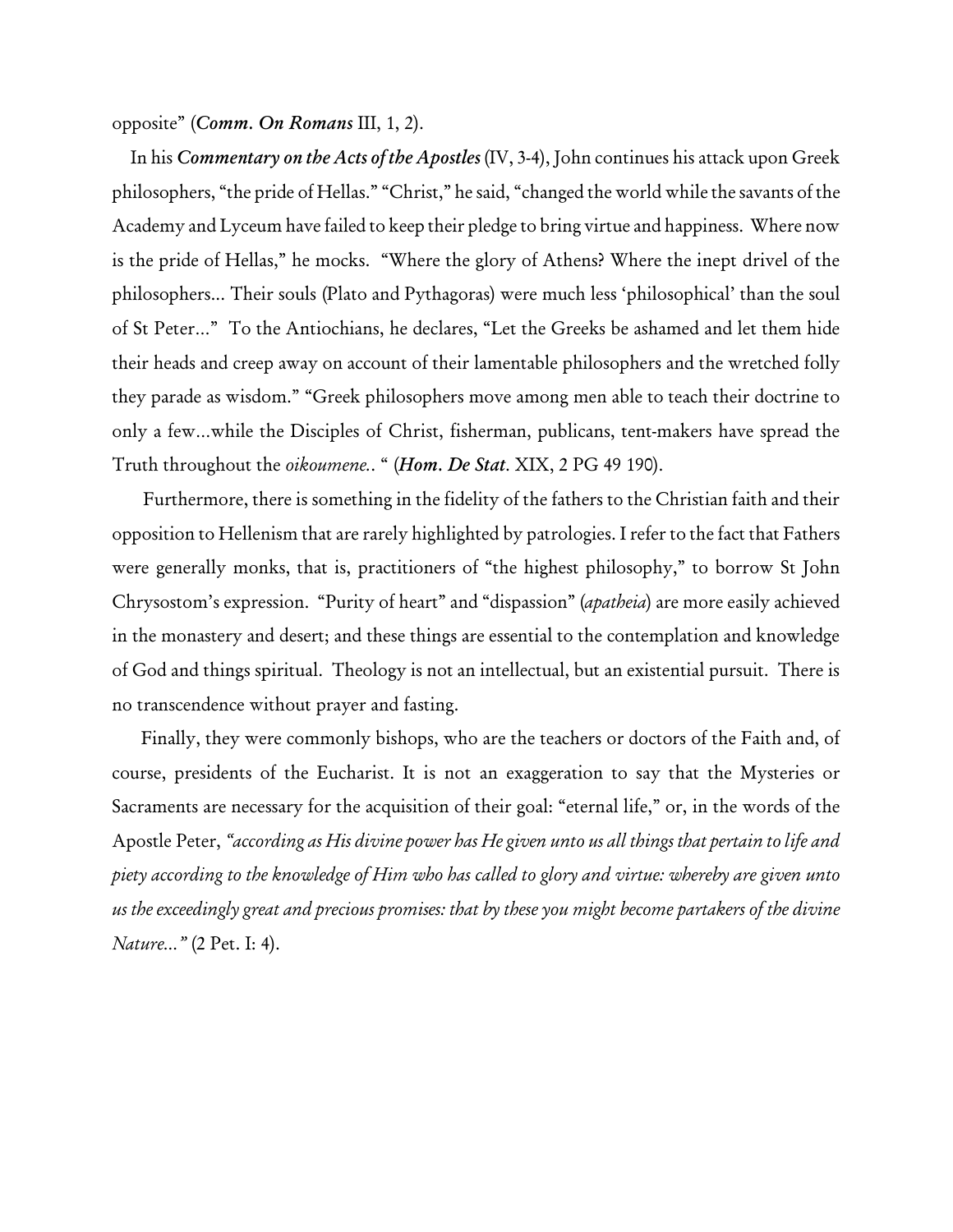In the Greek language the word for "culture" or "education" is *paideia*. It was intrinsically associated with the Greek city-state, the *polis.* From its inception the *polis* was a religious institution. Thus, Aristophanes refers to Athens as *herai* or "sacred." The Greek ideal of the city was a "just society" which is possible only when men are just — or virtuous (*arête*) — which is the *raison d'etre* of the *paideia.* Plato's vision rested on the conviction that wisdom is divine and education is primarily a 'training" of "the divinest thing, truly our own," the soul, which is most like Him, God, Who gives wisdom and, in the end, whose being the soul will imitate and whose life it will share" (*Laws* IV, 716c). Not a few historians, such as Werner Jaeger, have said that for Plato "all attempts to form a nobler type of man merged ultimately with the divine."<sup>5</sup> --- not, however, a personal Divinity, such as the Christian Trinity.

 In other words, the chief business of the *polis* is to mold the character of its citizens, rather than merely extending the range of their knowledge. Plato, whatever his literary period, never allowed its purpose to be anything else. After the death of Socrates in 399 BC, he abandoned all hope that the earthly *polis* could ever achieve this end. He began to speak of "the *polis* above." Plato called his students to adopt a *paideia* assisted by meditation, self-control and prayer, along with obedience to law, charitable to all who aspire to wisdom. Wise or just men (philosophers) alone show us the way to virtue and fellowship. Indeed, for Plato to ask "What is a "good *polis*"? is nothing more than asking "what is a good man"? And, of course, the formation of the "good *polis*" (just society) and the "good man" (just man) is dependent upon a fruitful *paideia*.

The Greek *polis* and *paideia* were the antithesis of the Christian *polis* (Church) and *paideia* (Scriptures). That Tertullian asked his famous question, *quid Athenae Hierosolymis*? (What has Athens to do with Jerusalem?) is highly noteworthy, observes Professor Downey. "The significant point is that he chose two cities to serve as representatives of two cultures; he did not choose, for example, for his question Socrates and Christ, as he might have done." There are two cities, the city of God and the city of man, each with its own *paideia*. At the centre of Greek education is Homer; at the heart of Christian education is the Bible. In his works, Plato quotes Homer more than any other personality in the history of his people.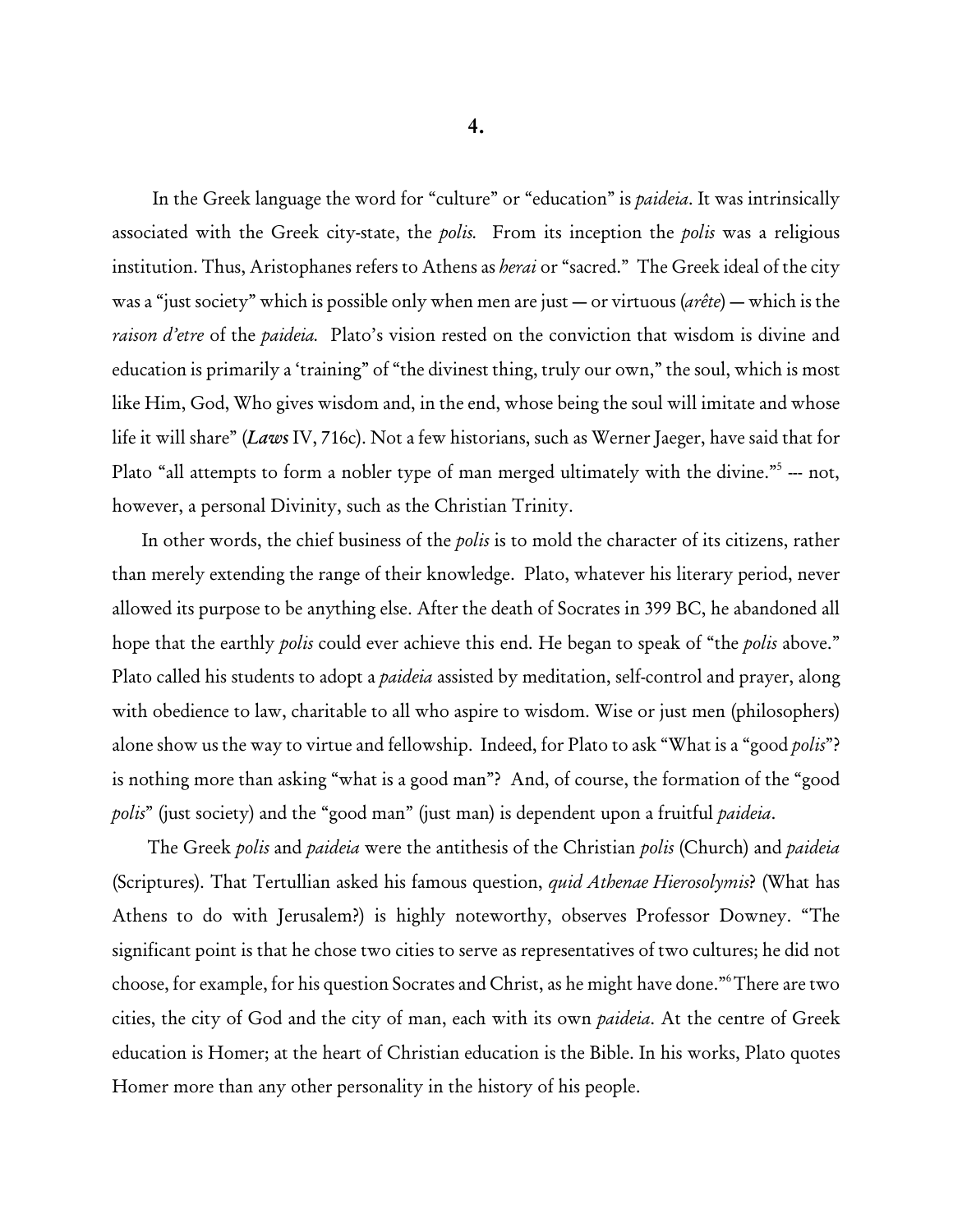The *polis* and *paideia* of both Athens and Jerusalem presuppose different concepts of history. For the Greeks, the highest symbol of reality is the recurrent circle. Time endlessly circles, reaching an apex, and then returning to make another circle. There is birth, growth, apex, decay followed by a cosmic restoration, the whole process beginning again *ad infinitum*; hence, the expression, *he apokatastasis ton panton* (of which Origen and his school were guilty). The world is eternal and eternal recurrence is unending. Therefore, there is no escape from this cyclicism. so long as man is in his body. With Plato and others, he can take flight into the spiritual world by a virtuous life which is the product of *paideia.* In a few words, the ancient Greeks had no conception of history as the Fathers knew it.

The Greeks were not looking for salvation as the continuation of a personal existence in communion with the one true God. Only in "eternal repose" can the soul find beatitude, or "the vision of the Good," of the truth, exclaimed Plotinus (*Enneads* III, 1, 7; Mackenna). As we said, the Greeks wanted to be rational, to be virtuous in order to find truth which leads to the good which, as Plato said, alone brings happiness (*Symposium* 204e). In other words, the good life is achieved by education (*paideia*), none higher than philosophy, the intellectual quest for truth. To assign education such a task presupposed a faith in human reason ----"reason" (*logos*) or "dialectic" (*dialektos*). For Plato, reason was best served by "speculation" or "contemplation" (*theoria*).<sup>1</sup> Thus, in their treatises of theology, they were not looking for the solution of abstract problems, not in attaining God. Of course, such an idea would have no meaning for the Greeks, because they had no personal deity with whom to unite. If they chose to honour the gods, it was to win their favour. If they believe in the gods of Homer, and his grim picture of the after-life, they, like Plato, looked for a bodiless eternity in which mind contemplated the Good.

Contrary to the teachings of the Christian religion, Greek philosophy is concerned with "first principles," a metaphysic in which the world is run by inherent powers. SomeGreeks called it "fate" (*he eimarmene*) Christianity views history or time as linear with a definite end (*telos*); or, to be more precise, a divinely ordained event, the Resurrection, the Judgment, and the realization of the Kingdom of God adumbrated in the Church (*eschatos*). Thus, the Greek *polis* was the

<sup>&</sup>lt;sup>1</sup>The holy fathers also use the word *theoria*, but for them it encompasses the concept of "vision" and "revelation" as well as contemplation.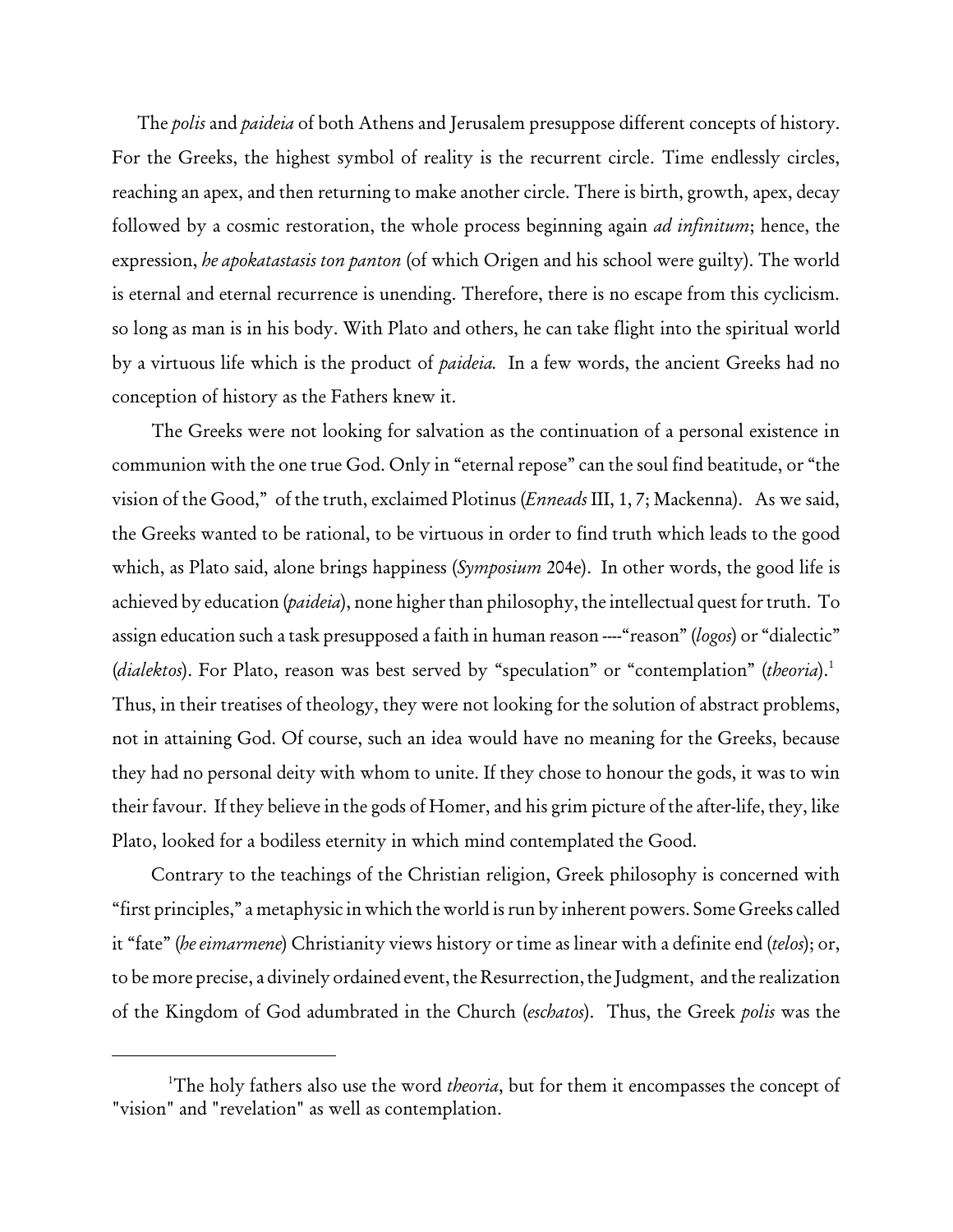offspring of one metaphysic of time; Christianity was begotten of the divine Economy. The Greek *paideia* was the servant of the city, the *paideia* of the Fathers was servant of the Church. Two cultures prepared their citizens for different destinies

**5.**

There is something else that fundamentally distinguishes Hellenism, in this case Plato, from Christianity: the concept of time. The Greeks rarely spoke of history, rather *histories*. There are many nations; therefore, many histories. Plato and his countrymen had no idea of history. There is a simple reason for it: time has no beginning and no end. According to Aristotle, time exhibits a constant recurrent and unending cycle of coming-to-be (*De Generatione et Corruptione*, II, xi, 338a). Life is a series of adjustments, something to be endured. There is no cosmic purpose. The word "end" (*telos*) meant not terminated, but simply accomplished. The Christian (hence, patristic) idea of the *eschaton* and Final Judgment was alien to them. They were concerned with "first principles," not "last things." History had no consummation, for it was eternally recurring (*anakyklosis*), forever returning upon itself. The Fathers viewed history as a straight line, Plato and the Greeks, "history" as a circle.

According to the Greeks, temporal cyclicism determined the character of human life, especially the issues of fate and freedom. Homer and other ancient writers were never certain human choices were free choices, considering that fate (*fatum, eimarmene*) mysteriously lurked behind all human existence. Even the gods were subject to it. Later, when questioned about the similarity between fate and predestination, Augustine was not so sure that they were not the same. The crucial difference between them was clearly the idea of an eternal kingdom after the resurrection of the body. In his *De fide Orthodoxia*, St John of Damascus denies both the idea of fate and predestination (ch. II, 30 PG 94 964A-980A).

St Basil the Great (among others) divided history into seven ages or intervals of time moving towards the last and everlasting Age, the last Day, the Eighth Day or the endless period that follows the bodily resurrection and the Judgment (*Hexa*. II, PG 31 20A-21B). Thus, the 6<sup>th</sup> age is the age of Christ, the  $7<sup>th</sup>$  age is the ages of the Church. When each age begins and ends we do not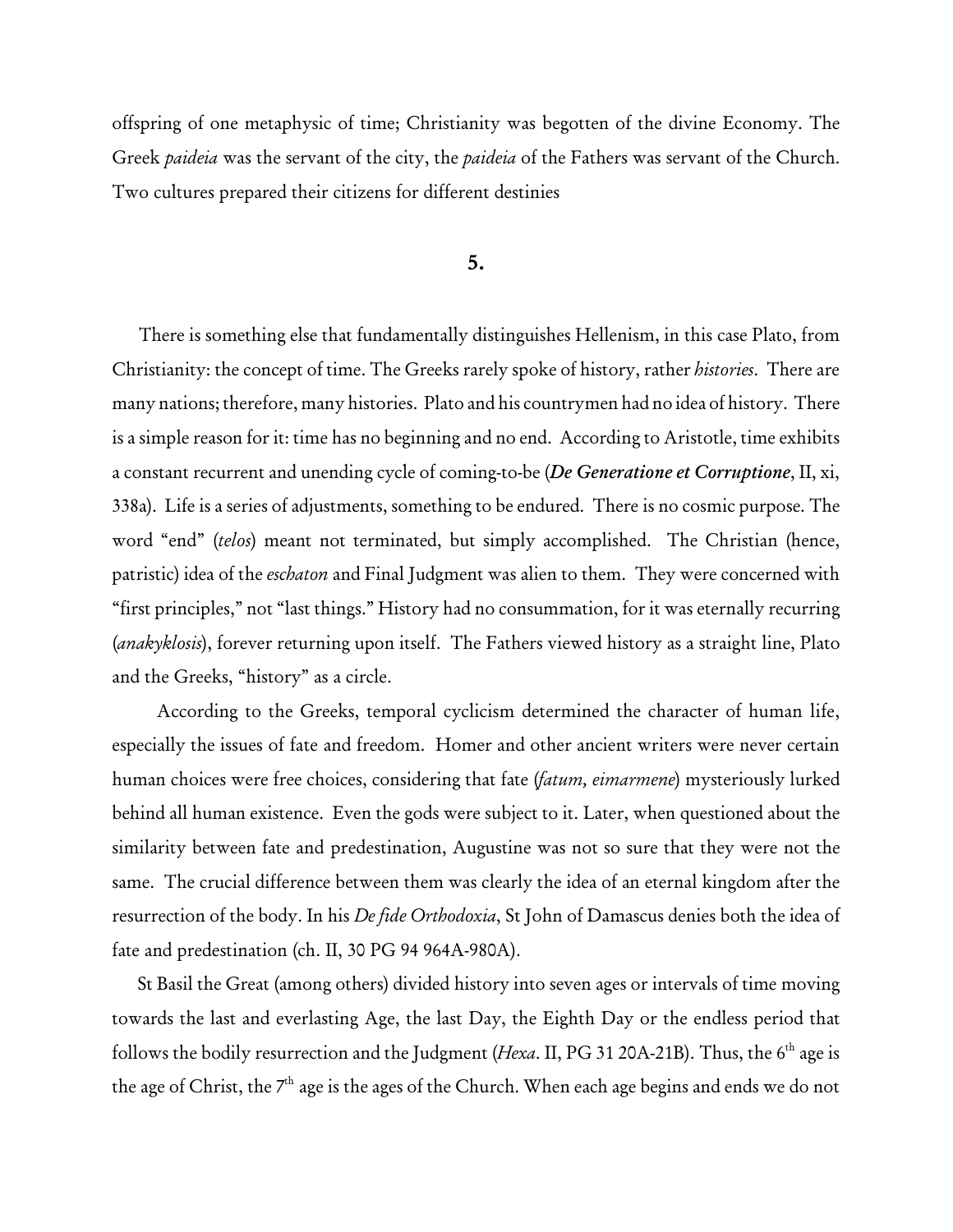know. How long they will be, we do not know. Historical time is a great paradox: the beginning and end of time is determined by God, but the actions of men explain the manner in which history unfolds --- an idea which no pagan Greek would approve. In the words of St Dionysius the Areopagite, providence will allow no violence to the integrity of His work which He made in all Wisdom.

As Plato and his fellow Hellenes would not understand historical ages, they would believe the resurrection to be nonsense, which is precisely the way they viewed the Incarnation. A bodily resurrection would signify a new life in this world. The body, they held, is a prison-house, escape from it, salvation, and freedom in another world. Plotinus wants a "resurrection" *from* the body not *in* the body (*Enn*. III, 6, 6). He had such contempt for the body, it is said he never bathed. St John Chrysostom put the Christian difference with Hellenism in these words. "Who are they who deny the resurrection? Pray tell me, for I am an ignorant man —- wait, I know. Are they Gentiles or Christians who disbelieve the work of creation? The two denials go together: the denial that God created the world *ex nihilo* and the denial that He raises from the dead" (*Acta Apost*. II, 4 PG 60 31).

 Creation and re-creation are inseparable, even as the absence of a creation and the absence of an end to it. The Greek theory of time implies different concepts of God or "the Good," as Plato called Him. The universe is an eternal companion; and, likewise, the world to which Plato and Plotinus wanted to escape. The God or the gods of the Greeks are impersonal; and, it goes without saying, he is not the holy Trinity. The Divine of Plato certainly did not send his Logos into the world to save mankind. The Logos is only the instrument of his creativity. Whatever "God" makes, he makes through the Ideas of the Logos, the models or prototypes of everything formed in time.

#### **6.**

The Fathers and the Greeks (including Plato) disagreed on the nature and range of reason. The latter held that reason (*nous, logos*) was the soul's instrument for the discovery of truth. They began their thinking with "first principles" (metaphysics) with which knowledge (which they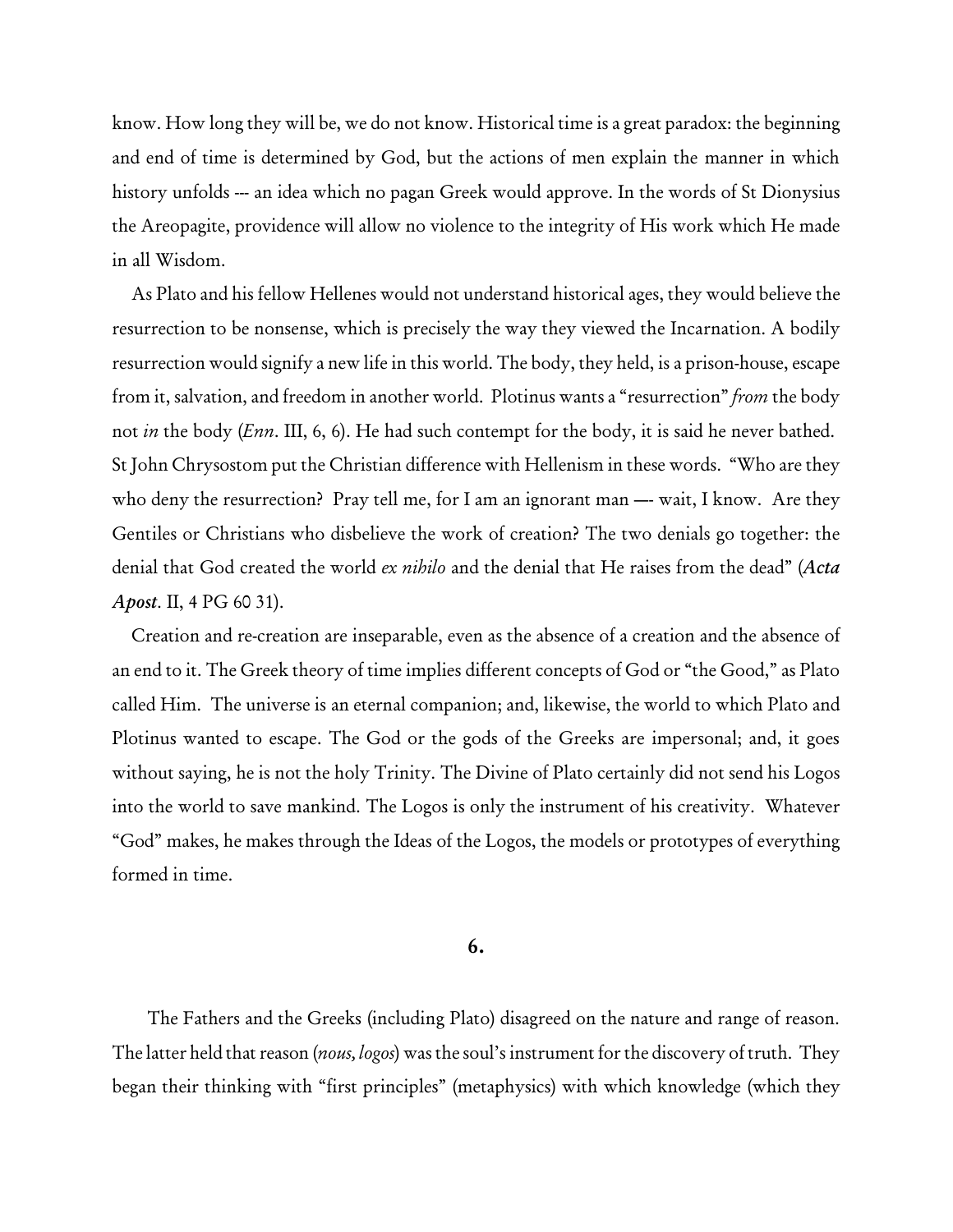distinguished from "opinion" or *doxa*) was impossible. Moreover, they described rationality as the basic character of the educated and virtuous man --- none more so than the philosopher. He is the one who within him has "turned the eye," as Plato said (*Rep*. 5, 518b6 – d7). The Fathers spoke of "the eye of the soul" (heart) which has an essential role to play in the acquisition in virtue and truth.

Plato required the cleansing of the passions in the quest for divine knowledge, for the sake of the reason, a dialectic by which reason is unencumbered by the demands of the body and its emotions. According to Gilson, Plotinus described dialectics as an effort of the human soul to rid itself of all material images, so as to have the capacity to contemplate the intelligible Ideas in the light of the first Intellect who is the supreme god. To put in other words, Plato and Plotinus understood "dialectics" as merely a method of reason to achieve "a sort of philosophical salvation, by progressively raising the soul to the full awareness of his own divinity." For Platonists each man was naturally entitled to the knowledge of divine things by virtue of the divine "spark" (*spynthir*) within him. Moreover, the light from above leads him to the realm of the unchangeable Ideas. Necessarily, then, by this ontology the divine truth is communicated to human reason. $^7$ 

 The Fathers, on the other hand, deny the divinity and omnicompetence of reason. They delineate three levels of knowledge. First, there is no opposition between "faith" and "knowledge,"because the Christian Faith is the fundamental assumption of any exercise ofreason. The Greeks followed the desire of the flesh, the Fathers maintained. In any case, the first level of knowledge applies to the senses. The second degree of knowledge "makes the pathways in the heart which leads to faith, wherewith we gather supplies for the journey to the true Age," declares St Isaac the Syrian. "The third level of knowledge (*gnosis*) raises us above earthly things and to the experience of realities hidden from the eyes," he continued. He refers to suprarational perception --- ofthe "unknowing" and "knowledge transcendent" --- whose purpose is realized not by analysis and argument," but "suddenly and unexpectedly and is revealed within."

The first level demands "study and diligence in learning" the second, commands "a good manner of life and intellectual faith"; and the third kind of knowledge is the gift of true faith and grace. In addition, it cannot be denied or validated by reason or the senses. It is the progeny of piety; hence, the greater the piety, the greater the knowledge (*gnosis*) of God. In other words, the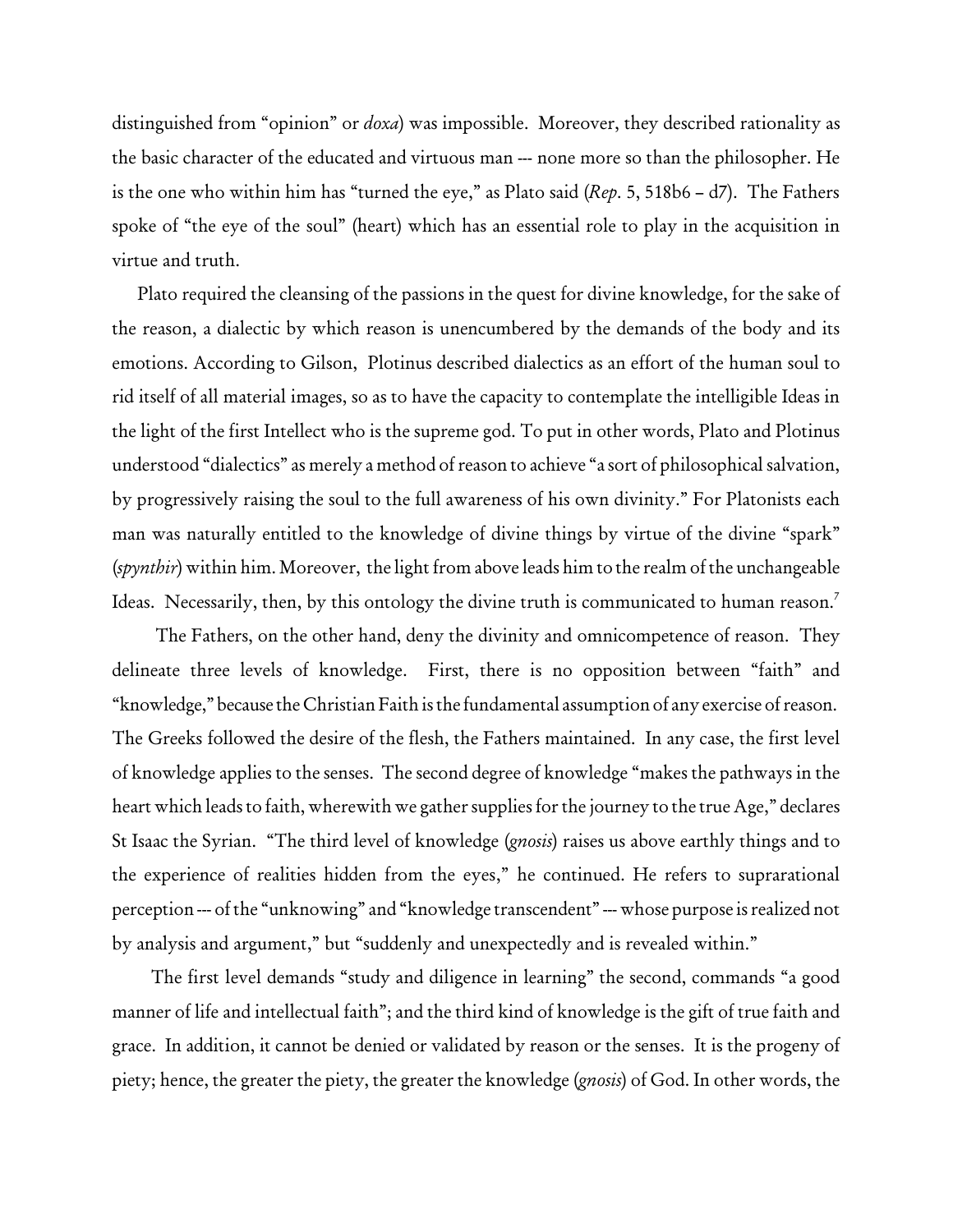pious soul receives divine light by which the soul alone may partake of the truth. A "vision of God" (*theoria*) is the privilege of the Saints.

 Not unlike Plato, the Fathers believed that it was more than intelligence that wrought the "vision" oftruth. He employed theword "desire" (*eros*), the Fathers preferred "love" (*agape*). Plato did not want to be misunderstood. He did not want his listeners to think that "desire" as an emotion of the body that man is an empirical being; nor does the fact that truth is not always expressed in the language of reason mean that philosophy is not a rational enterprise. Truth is sometimes hidden (*enigma*) in "myth," the stories of the gods and heroes, about which Homer and other poets related. Myth is an educational tool for the shaping virtue; hence, Plato's use of allegory, delving into images and symbols to mine the truth. In any case, the Greek philosopher placed his faith in reason to attain his goals. The Fathers had a different purpose for reason. It certainly was not to allegorize the Scripture to the prejudice of its historical and/or typological sense.

 One cannot doubt that the Fathers learned much from the Greeks --- especially from Plato's exercise of reason --- but they were guided by supernatural faith and grace --- as opposed to the natural "faith" and silent assumptions of Greek thought; hence, they differed with Plato, etc. in their understanding of reason's role in the acquisition of truth; and, to be sure, its role in the development of the virtuous man. For Plato "faith" was "opinion" (*doxa)*, or unsubstantiated by knowledge. The Fathers describe "faith" not only as the content of our beliefs, but confidence in them by virtue of our awareness of the divine Presence. Thus, reason is not the only source of knowledge, but is that faculty of the soul which, to be sure, provides us with sensible and intellectual knowledge (agriculture, botany, mathematics, physics, etc.).Lest we forget, reason is not our guide in the quest for virtue ("the new man") and truth (eternal verity), but is the sentinel or watchman of the "heart". It warns the soul about the invasion of the passions. Reason is the power of discernment.

 The "knowledge" of God and spiritual things belongs to *gnosis* --- *tertium genus cognitionis* -- a word found everywhere in the Scriptures and the Fathers. It is a kind of knowing that is produced by grace. Grace is an uncreated Energy of God. Thus, St Basil the Great asserts, "We know (*gnorizein*) our God through His Energies (*energeion*)" (*Ep*. 234). Later he writes,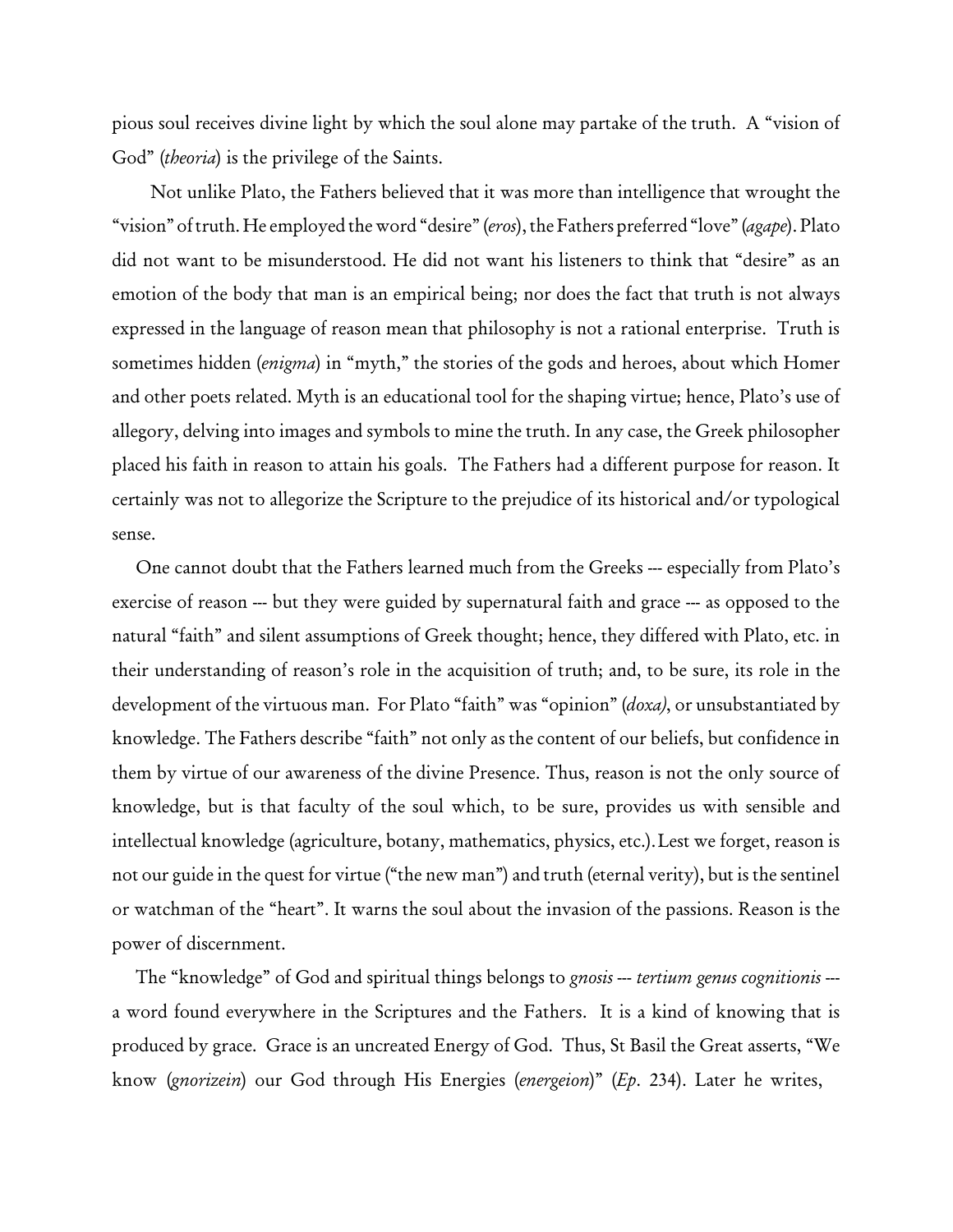"Therefore from theEnergies comes the knowledge (*gnosin*) and from knowledge (*gnoseos*)follows fellowship…" (*ib*.). St Gregory of Nyssa confirms his brother's words, saying, "The Essence of God is beyond every name and thought; therefore, we know (*gnosomen*) Him through His Energies" (*Cant. C.* XI PG 44 1012C). If nothing else, these comments offer a picture of God and cognition foreign to Plato's theology.

#### 7.

Anyone with the slightest knowledge of Greek culture is aware that Plato and the other philosophers have no awareness of "sin" and "grace;" and surely nothing about God's Love. The closest thing to it was "fault" or "crime." It could be remitted by restitution and imploring the gods, but the breaking of the divine Commandments was not part of their morality. Interestingly, both Christians and pagan Greeks used the word *hamartia* ("miss the mark"). For both, moreover, it was understood as something more than" a "mistake." In a more profound sense, Greeks who believed the mythology of Homer, they could expect punishment for insolence (*hybris*) towards the gods. In this respect, Plato as an "atheist" took *hamartia* to mean the willful defiance of the laws of the cosmos.<sup>8</sup>

For the Bible and the Fathers, "sin" was a word, thought or deed that identified moral wrongdoing or transgression, even iniquity. Human nature was *"dead in trespasses and sin,"* as having become mortal and corrupt by virtue of disobedience to a personal and moral Divinity ("the ancestral sin"). The implication here is that the thinking of the holy Fathers and Plato on this matter broadcast different anthropologies. Plato drew a sharp distinction between "body" (*soma*) and "soul" (*psyche*). The body is naturally mortal, the soul naturally immortal. This doctrine of man accommodates Plato's theory of "reincarnation" (*metempsychosis*) by which the soul may pass from body to body if it fails to escape the eternal recurrence of the ages.

The Church teaches the reunion of body and soul in the resurrection at which time it will stand before the Judgment Seat of Christ. Body and soul together form the human personality. Each man was created by God in His Image; hence, man's nature is rational, capable of free choice. Plato held the soul in great esteem because of its rational power, and was contemptuous of the body, the source irrational emotions. He wanted to escape time and the body, whereas for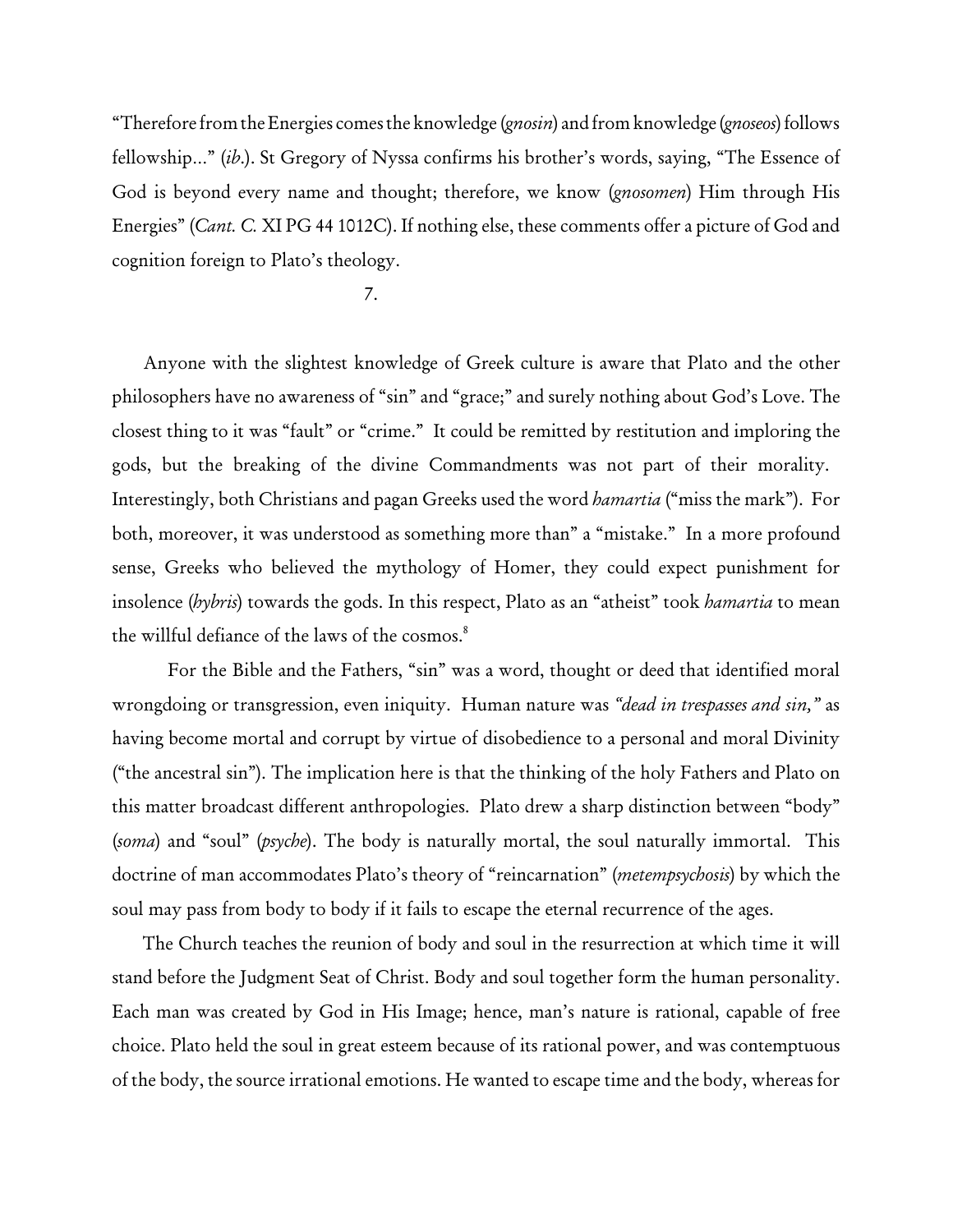Christianity time and the body is the crucible of salvation (deification, *theosis)*. None of the Greeks had the slightest conception that human nature could be transformed by true faith and grace.

The "grace" of which the fathers spoke is an uncreated energy or operation of God. By grace are we saved, that is, by this energy. Plato believed that man possessed a divine element (*spynther*) by virtue of which his soul could find its way to the spiritual realm. The Fathers believed that the body and the soul will, after the Resurrection, be deified by uncreated grace. This grace comes by Christ; or, to use St Athanasius' celebrated phrase, "God became man that man might become a god."

8.

Finally, let us consider the *coup de grace*: the radical difference between the "revealed theology" of the Fathers and the so-called "natural theology" of the Greeks. I say "so-called" for several reasons: first, there can be no theology drawn wholly from nature, because there is no similarity *(analogia entis*<sup>2</sup>) between Creator and creation; and, therefore, "unaided" reason has no conception of God; and next, the cosmos fell with the disobedient Adam, and his "darkened mind" harassed by the deceptions of the devil — -who has driven such knowledge from his heart (as St John of Damascus said) —- cannot find in corrupted nature the knowledge of Him, that is, not without help from which enables man to read *"the invisible things of Him from the creation of the world…even His eternal power and Godhead*" (Rom. 1:20).

Finally, whatever "knowledge" has been given to the Gentiles by the given by the divine Logos "who enlightens every man that comes into the world" (Jn. 1:9), it was for the purpose of preparing the world for His Coming visibly and bodily among men. The Greeks if they were not polytheistic *a la Homer,* rejected any notion of a personal God, *a fortiori* the philosophers, such as Aristotle and Plato, who reconceived the Divine into "the Unmoved Mover" or "the Good." When St Gregory of Nyssa referred to God as "the Good," he had no intention of

<sup>&</sup>lt;sup>2</sup> Analogia entis is one of Augustine of Hippo's many heresies.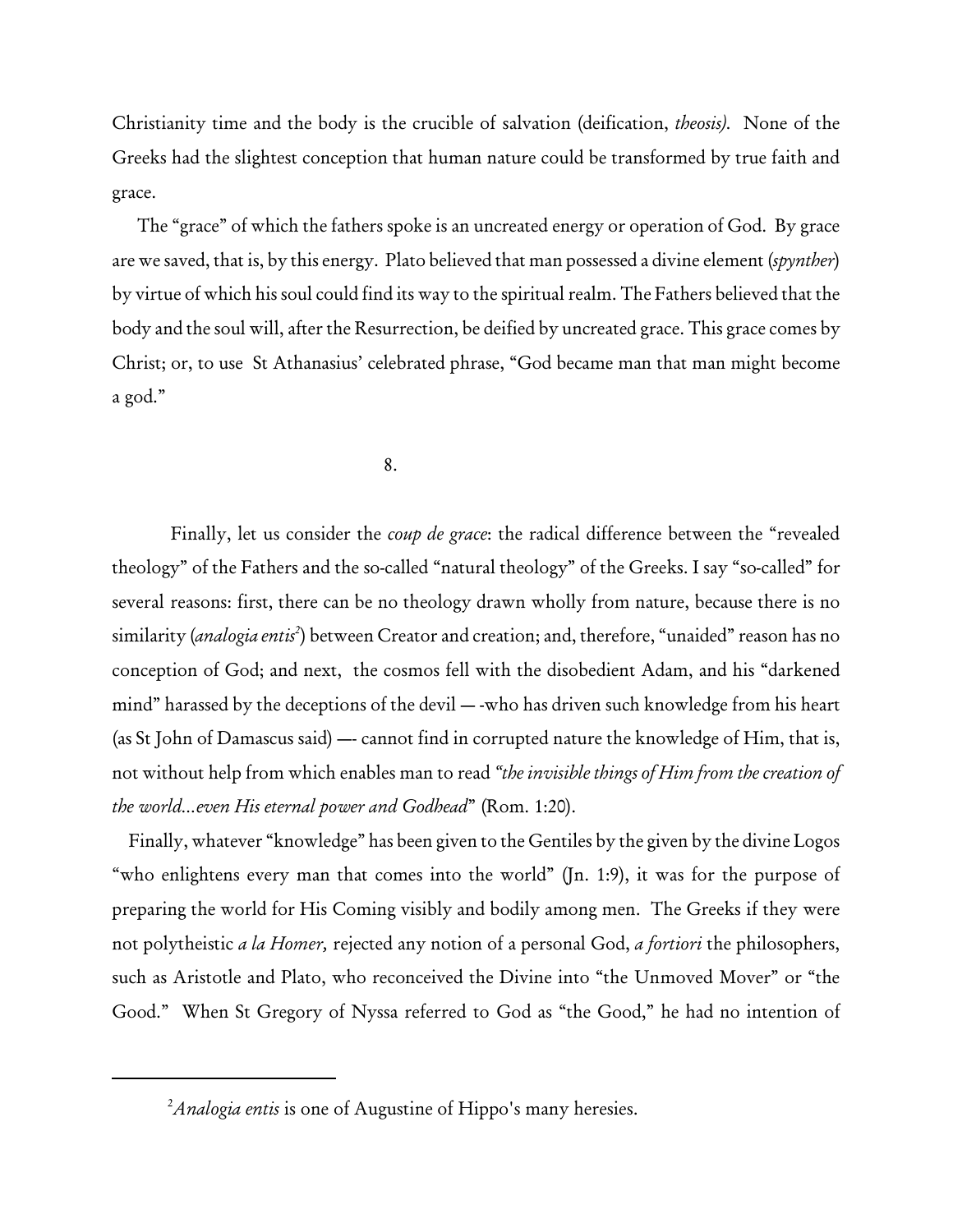substituting Plato's god for the true God; but adapting and purifying the current philosophical idiom in his explication of the Christian Faith.

In addition, in their conception of the Logos, the Greeks engaged an antitype of the Christian *Word* of Biblical and patristic writers. They were not, as scholars so often say, borrowing the pagan idea of the Logos in their reconstruction of the Christian world-view. Also, Plato's Ideas (*kosmos noetos*) have no place in patristic theology. They are not the eternal prototypes in the mind (Plato, Plotinus, Augustine) or something along side the deity (Philo), nor do they teach that created beings (form or image) find their essence in this eternal companion of "the Good" or "God." We do not discover in the writings of the fathers this kind of dualis, for, if nothing else, there is nothing about the creature that is naturally divine. If man is "divine," it is by Grace, not by nature.

In addition, for the fathers, God is a presence apprehended by faith, not an object of conceptualization. They encountered Him through the *gnosis* ofreligious contemplation, not the reason of philosophical speculation.

#### **9.**

Let us conclude with one more observation. Plato and the Greeks hoped to achieve salvation (freedom from the body) through the acquisition of virtue or excellence (intellectual and moral) by means of education (knowledge and moral*ism*). They were autosoteric, that is, the individual saves himself by himself. He is alone in this quest or, as Plotinus said, "the alone to the Alone." There is nothing supernatural in this. For the Fathers, salvation comes by man's cooperation *(synergism)* with divine Grace, the uncreated Energy. *"By grace are you saved through the Faith,"* wrote St Paul. The Faith is the Faith of Christ, our supernatural Benefactor Who redeemed us from the devil, death and sin. Furthermore, the individual is not saved alone. He is deified in the community of believers, the Church. We may be damned alone, but we are saved together, as Khomiakov said. To the Greeks Christian soteriology was "folly," to the Jews a "stumblingblock."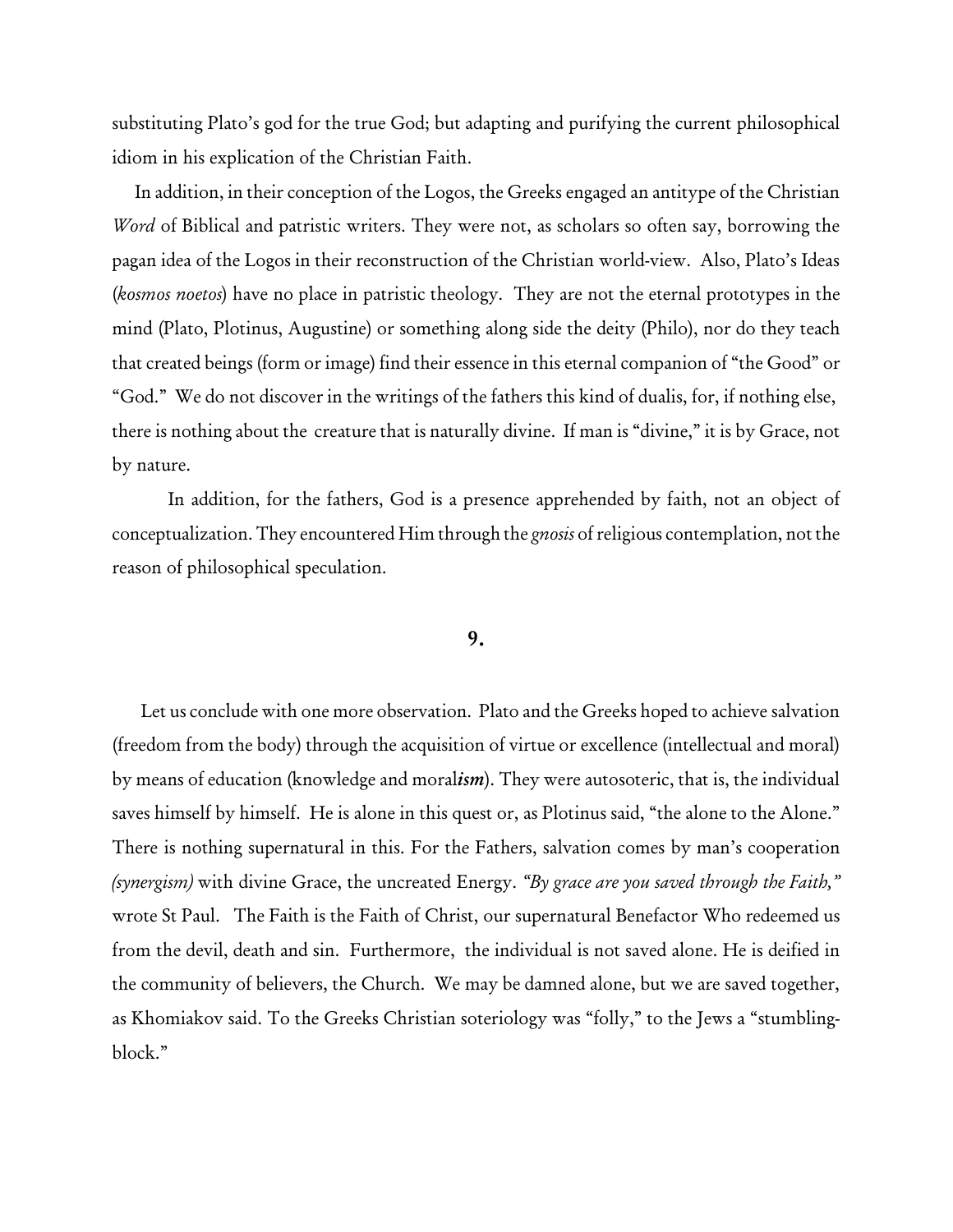### **CONCLUSION**

I think the case has been made against the common scholarly theory that the Church Fathers were Platonists. There was no one against whom this accusation was more often made than St Dionysius the Areopagite ("pseudo-Dionysius"). But nothing of what essentially characterizes Platonism is found in the Saint's "mystical theology" --- its language, concepts and literary images notwithstanding.Platonism (Neo-Platonism) gave his theology form not substance; and so it was with all the Fathers who, in seeking to communicate the Gospel, chose to cast their message sometimes in the way of the way of Plato and his school or and sometimes in the way of Aristotle and his followers.

In other words, the Church Fathers and Platonism maintained radically opposed world-views. The supreme point of difference was not only the concept of time, but the very idea of God, and the mystery of the Incarnation --- something the Greeks thought unthinkable --- a "folly" to them as it was a "scandal" to the Jews. Christians worshipped the Holy Trinity, the Creator God Who became Man that man might become a god. The "first principles" (*archai*) of the Greeks were antithetical. They had different conceptions of the city, time and history, of man's nature, of knowledge (*gnosis*) and the role of reason (*nous*) in human life. The sin and grace upon which the Fathers regularly discourse are no where found in pagan Greek literature. Consequently, salvation for the Church differed radically from salvation according to Plato and the Greeks.

There is much more that could be said to refute the ostensible "Platonism of the fathers," but what we have presented above is sufficient to dispel this falsehood. .

#### **ENDNOTES**

- 1. "Saint Gregory Palamas and the Tradition of the Fathers," *The Greek Orthodox Theological Review* V, 2 (1959-1960), 123.
- 2. Romanides, J., "H.A. Wolfson's Philosophy of the Church Fathers,"